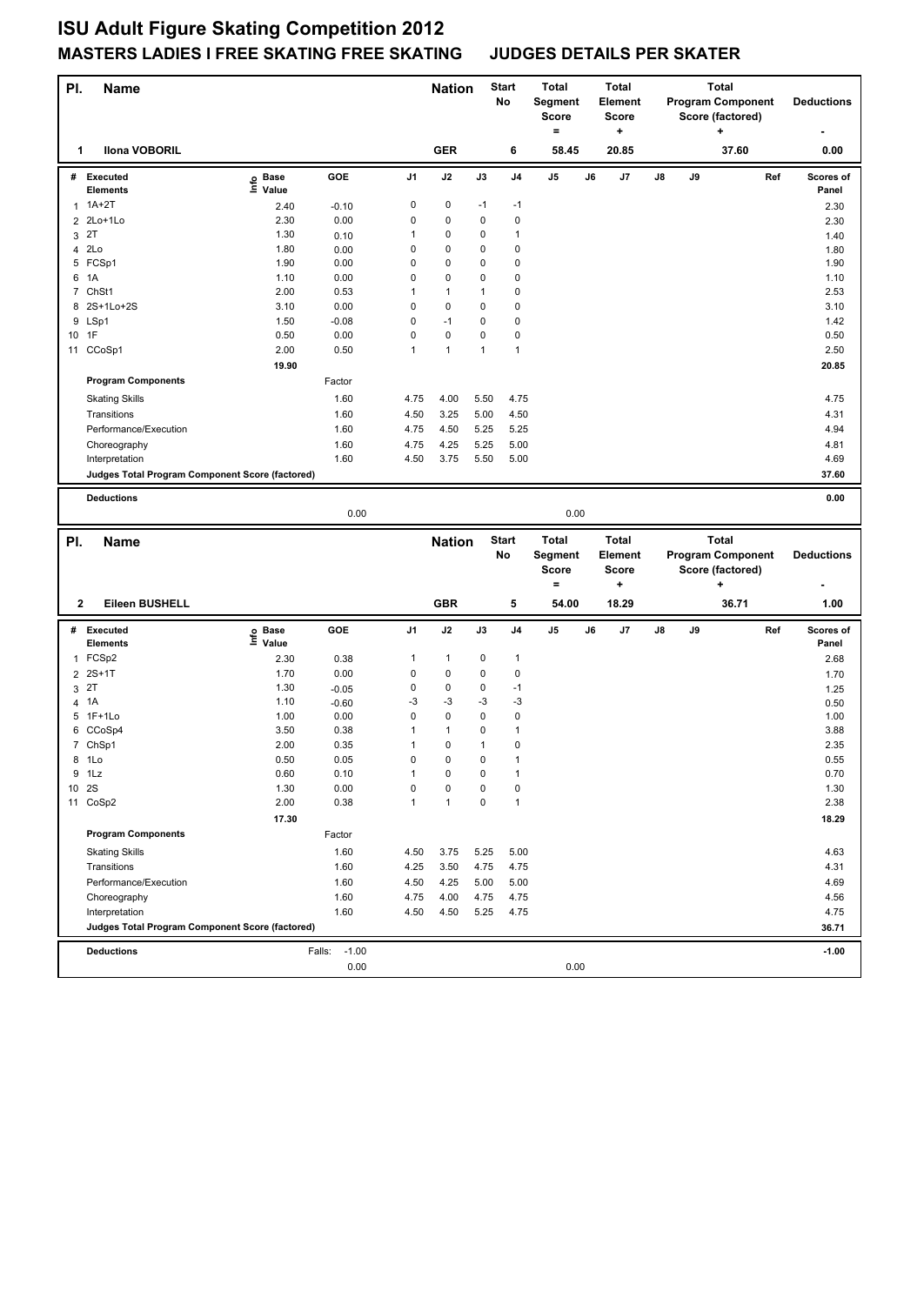| PI.            | <b>Name</b>                                     |          |                      |                   |                | <b>Nation</b> |              | <b>Start</b><br>No | <b>Total</b><br>Segment<br><b>Score</b><br>= |    | <b>Total</b><br>Element<br><b>Score</b><br>٠ | <b>Total</b><br><b>Program Component</b><br>Score (factored)<br>÷ |    |       | <b>Deductions</b> |                    |
|----------------|-------------------------------------------------|----------|----------------------|-------------------|----------------|---------------|--------------|--------------------|----------------------------------------------|----|----------------------------------------------|-------------------------------------------------------------------|----|-------|-------------------|--------------------|
| 3              | <b>Susanne GUSTAFSSON</b>                       |          |                      |                   |                | <b>SWE</b>    |              | 4                  | 52.95                                        |    | 16.53                                        |                                                                   |    | 38.42 |                   | 2.00               |
| #              | Executed<br><b>Elements</b>                     | ۴۵       | <b>Base</b><br>Value | GOE               | J <sub>1</sub> | J2            | J3           | J <sub>4</sub>     | J <sub>5</sub>                               | J6 | J7                                           | J8                                                                | J9 |       | Ref               | Scores of<br>Panel |
|                | 1 2A+1A+SEQ                                     |          | 3.52                 | 0.38              | 1              | $\mathbf 0$   | $\mathbf{1}$ | $\mathbf{1}$       |                                              |    |                                              |                                                                   |    |       |                   | 3.90               |
| $\overline{2}$ | 3S<                                             | $\hat{}$ | 2.90                 | $-2.10$           | $-3$           | $-3$          | $-3$         | $-3$               |                                              |    |                                              |                                                                   |    |       |                   | 0.80               |
|                | 3 FCSp2                                         |          | 2.30                 | 0.30              | 1              | $\mathbf{1}$  | $-1$         | $\mathbf{1}$       |                                              |    |                                              |                                                                   |    |       |                   | 2.60               |
| 4              | 2A                                              |          | 3.30                 | $-1.50$           | $-3$           | $-3$          | $-3$         | -3                 |                                              |    |                                              |                                                                   |    |       |                   | 1.80               |
| 5              | ChSp1                                           |          | 2.00                 | 0.35              | 1              | $\mathbf 0$   | 1            | $\mathbf 0$        |                                              |    |                                              |                                                                   |    |       |                   | 2.35               |
| 6              | $1F+1T$                                         |          | 0.90                 | 0.00              | 0              | $\mathbf 0$   | $\mathbf 0$  | 0                  |                                              |    |                                              |                                                                   |    |       |                   | 0.90               |
| $\overline{7}$ | 2Lo                                             |          | 1.80                 | 0.00              | 0              | 0             | 0            | 0                  |                                              |    |                                              |                                                                   |    |       |                   | 1.80               |
|                | 8 CCoSp1                                        |          | 2.00                 | 0.38              | 1              | 0             | 1            | $\mathbf{1}$       |                                              |    |                                              |                                                                   |    |       |                   | 2.38               |
|                |                                                 |          | 18.72                |                   |                |               |              |                    |                                              |    |                                              |                                                                   |    |       |                   | 16.53              |
|                | <b>Program Components</b>                       |          |                      | Factor            |                |               |              |                    |                                              |    |                                              |                                                                   |    |       |                   |                    |
|                | <b>Skating Skills</b>                           |          |                      | 1.60              | 5.25           | 4.50          | 5.75         | 6.00               |                                              |    |                                              |                                                                   |    |       |                   | 5.38               |
|                | Transitions                                     |          |                      | 1.60              | 4.00           | 3.50          | 5.00         | 5.50               |                                              |    |                                              |                                                                   |    |       |                   | 4.50               |
|                | Performance/Execution                           |          |                      | 1.60              | 4.75           | 4.25          | 5.25         | 5.50               |                                              |    |                                              |                                                                   |    |       |                   | 4.94               |
|                | Choreography                                    |          |                      | 1.60              | 4.75           | 4.00          | 5.00         | 4.75               |                                              |    |                                              |                                                                   |    |       |                   | 4.63               |
|                | Interpretation                                  |          |                      | 1.60              | 4.50           | 3.75          | 5.50         | 4.50               |                                              |    |                                              |                                                                   |    |       |                   | 4.56               |
|                | Judges Total Program Component Score (factored) |          |                      |                   |                |               |              |                    |                                              |    |                                              |                                                                   |    |       |                   | 38.42              |
|                | <b>Deductions</b>                               |          |                      | $-2.00$<br>Falls: |                |               |              |                    |                                              |    |                                              |                                                                   |    |       |                   | $-2.00$            |
|                |                                                 |          |                      | 0.00              |                |               |              |                    | 0.00                                         |    |                                              |                                                                   |    |       |                   |                    |

|                | < Under-rotated jump                            |         |                      |         |                           |                                                |              |                                         |                |                                                              |                   |               |    |       |                    |
|----------------|-------------------------------------------------|---------|----------------------|---------|---------------------------|------------------------------------------------|--------------|-----------------------------------------|----------------|--------------------------------------------------------------|-------------------|---------------|----|-------|--------------------|
| PI.            | <b>Name</b>                                     |         | <b>Nation</b>        |         | <b>Start</b><br><b>No</b> | <b>Total</b><br><b>Segment</b><br><b>Score</b> |              | <b>Total</b><br>Element<br><b>Score</b> |                | <b>Total</b><br><b>Program Component</b><br>Score (factored) | <b>Deductions</b> |               |    |       |                    |
|                |                                                 |         |                      |         |                           |                                                |              |                                         | ۰              |                                                              | ÷                 |               |    | ÷     |                    |
| 4              | <b>Cherry LAU</b>                               |         |                      |         |                           | <b>AUS</b>                                     |              | 8                                       | 51.81          |                                                              | 16.71             |               |    | 35.10 | 0.00               |
| #              | Executed<br><b>Elements</b>                     | e       | <b>Base</b><br>Value | GOE     | J <sub>1</sub>            | J2                                             | J3           | J <sub>4</sub>                          | J <sub>5</sub> | J6                                                           | J7                | $\mathsf{J}8$ | J9 | Ref   | Scores of<br>Panel |
| $\mathbf{1}$   | FSSp2                                           |         | 2.30                 | 0.63    | 1                         | $\mathbf{1}$                                   | $\mathbf{1}$ | $\boldsymbol{2}$                        |                |                                                              |                   |               |    |       | 2.93               |
|                | 2 1Lo                                           |         | 0.50                 | 0.00    | 0                         | 0                                              | 0            | 0                                       |                |                                                              |                   |               |    |       | 0.50               |
|                | 3 2F+1Lo+2S                                     |         | 3.60                 | $-0.08$ | 0                         | $-1$                                           | 0            | 0                                       |                |                                                              |                   |               |    |       | 3.52               |
|                | 4 CCoSp1                                        |         | 2.00                 | 0.38    | 1                         | $\mathbf{1}$                                   | $\mathbf{1}$ | 0                                       |                |                                                              |                   |               |    |       | 2.38               |
| 5              | ChSp1                                           |         | 2.00                 | 0.35    | 1                         | 0                                              | 0            | $\mathbf{1}$                            |                |                                                              |                   |               |    |       | 2.35               |
| 6              | 1A                                              |         | 1.10                 | 0.00    | 0                         | $\mathbf 0$                                    | 0            | $\pmb{0}$                               |                |                                                              |                   |               |    |       | 1.10               |
| $\overline{7}$ | 2T                                              |         | 1.30                 | $-0.40$ | $-2$                      | $-2$                                           | $-2$         | $-2$                                    |                |                                                              |                   |               |    |       | 0.90               |
| 8              | 2F<                                             | $\prec$ | 1.30                 | $-0.30$ | $-1$                      | $-1$                                           | $-1$         | $-1$                                    |                |                                                              |                   |               |    |       | 1.00               |
|                | 9 FCSp1                                         |         | 1.90                 | 0.13    | $\mathbf{1}$              | $\mathbf 0$                                    | $\mathbf 0$  | $\mathbf 0$                             |                |                                                              |                   |               |    |       | 2.03               |
|                |                                                 |         | 16.00                |         |                           |                                                |              |                                         |                |                                                              |                   |               |    |       | 16.71              |
|                | <b>Program Components</b>                       |         |                      | Factor  |                           |                                                |              |                                         |                |                                                              |                   |               |    |       |                    |
|                | <b>Skating Skills</b>                           |         |                      | 1.60    | 4.50                      | 3.50                                           | 5.00         | 5.00                                    |                |                                                              |                   |               |    |       | 4.50               |
|                | Transitions                                     |         |                      | 1.60    | 4.75                      | 2.75                                           | 4.50         | 5.25                                    |                |                                                              |                   |               |    |       | 4.31               |
|                | Performance/Execution                           |         |                      | 1.60    | 4.50                      | 3.75                                           | 4.50         | 4.50                                    |                |                                                              |                   |               |    |       | 4.31               |
|                | Choreography                                    |         |                      | 1.60    | 4.50                      | 3.25                                           | 4.75         | 5.50                                    |                |                                                              |                   |               |    |       | 4.50               |
|                | Interpretation                                  |         |                      | 1.60    | 4.25                      | 3.00                                           | 5.00         | 5.00                                    |                |                                                              |                   |               |    |       | 4.31               |
|                | Judges Total Program Component Score (factored) |         |                      |         |                           |                                                |              |                                         |                |                                                              |                   |               |    |       | 35.10              |
|                | <b>Deductions</b>                               |         |                      |         |                           |                                                |              |                                         |                |                                                              |                   |               |    |       | 0.00               |
|                |                                                 |         |                      | 0.00    |                           |                                                |              |                                         | 0.00           |                                                              |                   |               |    |       |                    |

< Under-rotated jump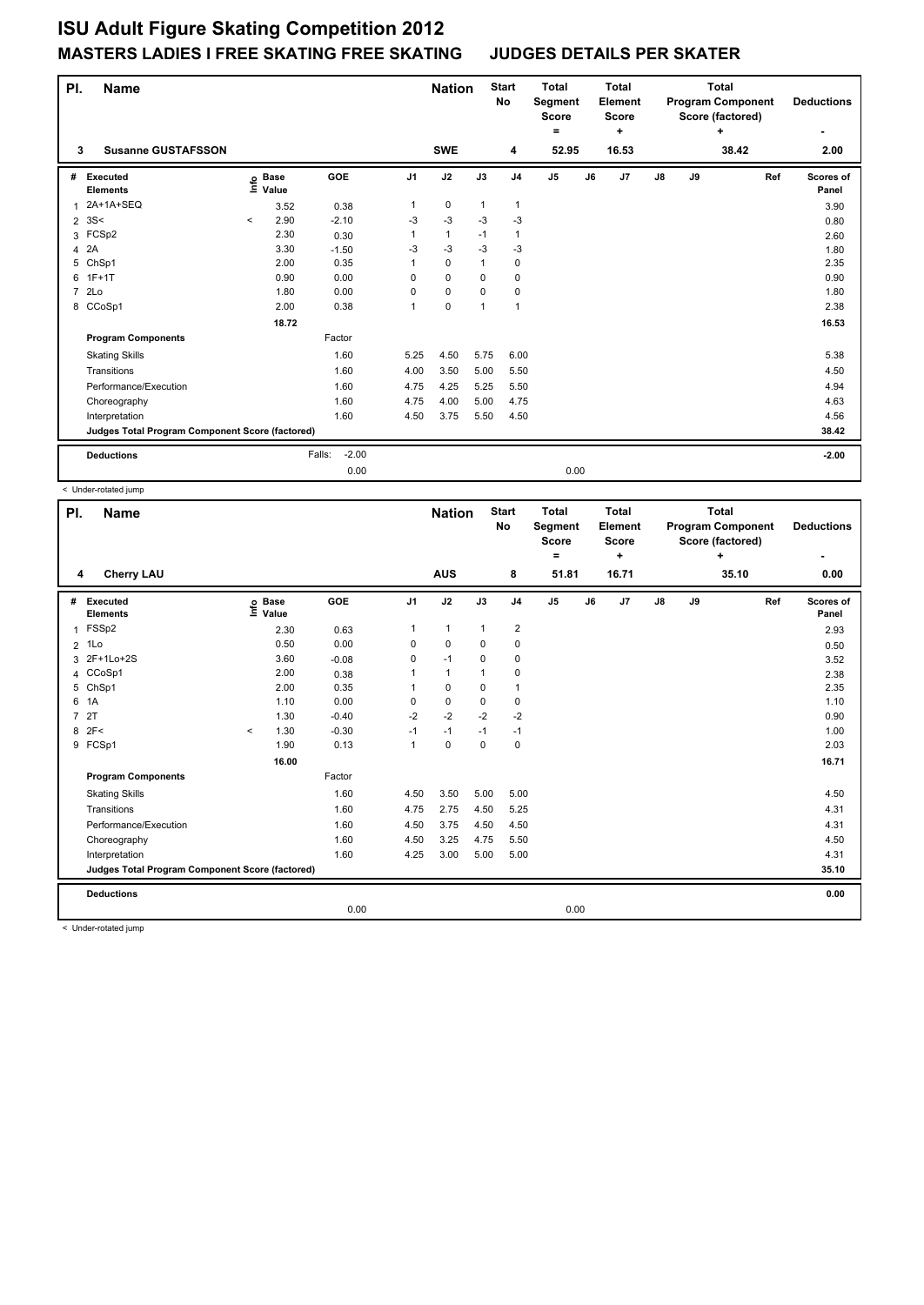| PI.             | <b>Name</b>                                     |         |                      |                   |                | <b>Nation</b> |              | <b>Start</b><br><b>No</b> | <b>Total</b><br>Segment<br><b>Score</b> | <b>Total</b><br>Element<br><b>Score</b> |               | <b>Program Component</b><br>Score (factored) | <b>Deductions</b> |                    |
|-----------------|-------------------------------------------------|---------|----------------------|-------------------|----------------|---------------|--------------|---------------------------|-----------------------------------------|-----------------------------------------|---------------|----------------------------------------------|-------------------|--------------------|
|                 | <b>Jennifer SOEDER</b>                          |         |                      |                   |                |               |              |                           | Ξ.                                      | ÷                                       |               |                                              | ÷                 |                    |
| 5               |                                                 |         |                      |                   |                | CAN           |              | 3                         | 50.72                                   | 17.81                                   |               |                                              | 33.91             | 1.00               |
| #               | Executed<br><b>Elements</b>                     | lnfo    | <b>Base</b><br>Value | GOE               | J <sub>1</sub> | J2            | J3           | J <sub>4</sub>            | J <sub>5</sub>                          | J7<br>J6                                | $\mathsf{J}8$ | J9                                           | Ref               | Scores of<br>Panel |
| 1               | LSp1                                            |         | 1.50                 | 0.13              | 0              | $\mathbf 0$   | 0            | $\mathbf{1}$              |                                         |                                         |               |                                              |                   | 1.63               |
| $\overline{2}$  | 2Lz                                             |         | 2.10                 | $-0.15$           | $-1$           | 0             | $\mathbf 0$  | $-1$                      |                                         |                                         |               |                                              |                   | 1.95               |
| 3               | 3S<<                                            | <<      | 1.30                 | $-0.60$           | $-3$           | $-3$          | $-3$         | $-3$                      |                                         |                                         |               |                                              |                   | 0.70               |
| 4               | 2F<                                             | $\prec$ | 1.30                 | $-0.53$           | $-2$           | $-1$          | $-2$         | $-2$                      |                                         |                                         |               |                                              |                   | 0.77               |
| 5               | ChSp1                                           |         | 2.00                 | 0.00              | 0              | $\mathbf 0$   | $\mathbf 0$  | $\mathbf 0$               |                                         |                                         |               |                                              |                   | 2.00               |
| 6               | 2Lo+2Lo<                                        | $\prec$ | 3.10                 | $-0.38$           | $-1$           | $-1$          | $-1$         | $-2$                      |                                         |                                         |               |                                              |                   | 2.72               |
| 7               | FCSp1                                           |         | 1.90                 | 0.25              | 0              | $\mathbf 0$   | $\mathbf{1}$ | $\mathbf{1}$              |                                         |                                         |               |                                              |                   | 2.15               |
|                 | 8 1Lz+1A+SEQ                                    |         | 1.36                 | 0.00              | 0              | 0             | 0            | 0                         |                                         |                                         |               |                                              |                   | 1.36               |
| 9               | 2S                                              |         | 1.30                 | 0.00              | 0              | $\mathbf 0$   | $\mathbf 0$  | $\mathbf 0$               |                                         |                                         |               |                                              |                   | 1.30               |
| 10 <sup>1</sup> | 1A                                              |         | 1.10                 | 0.00              | 0              | $\mathbf 0$   | 0            | $\mathbf 0$               |                                         |                                         |               |                                              |                   | 1.10               |
| 11              | CCoSp1                                          |         | 2.00                 | 0.13              | 0              | $\pmb{0}$     | $\mathbf 0$  | $\mathbf{1}$              |                                         |                                         |               |                                              |                   | 2.13               |
|                 |                                                 |         | 18.96                |                   |                |               |              |                           |                                         |                                         |               |                                              |                   | 17.81              |
|                 | <b>Program Components</b>                       |         |                      | Factor            |                |               |              |                           |                                         |                                         |               |                                              |                   |                    |
|                 | <b>Skating Skills</b>                           |         |                      | 1.60              | 4.00           | 4.00          | 5.50         | 5.00                      |                                         |                                         |               |                                              |                   | 4.63               |
|                 | Transitions                                     |         |                      | 1.60              | 3.75           | 3.50          | 5.00         | 4.00                      |                                         |                                         |               |                                              |                   | 4.06               |
|                 | Performance/Execution                           |         |                      | 1.60              | 3.50           | 3.75          | 5.25         | 3.50                      |                                         |                                         |               |                                              |                   | 4.00               |
|                 | Choreography                                    |         |                      | 1.60              | 4.00           | 3.25          | 5.00         | 4.75                      |                                         |                                         |               |                                              |                   | 4.25               |
|                 | Interpretation                                  |         |                      | 1.60              | 3.50           | 4.25          | 5.25         | 4.00                      |                                         |                                         |               |                                              |                   | 4.25               |
|                 | Judges Total Program Component Score (factored) |         |                      |                   |                |               |              |                           |                                         |                                         |               |                                              |                   | 33.91              |
|                 | <b>Deductions</b>                               |         |                      | $-1.00$<br>Falls: |                |               |              |                           |                                         |                                         |               |                                              |                   | $-1.00$            |
|                 |                                                 |         |                      | 0.00              |                |               |              |                           | 0.00                                    |                                         |               |                                              |                   |                    |

< Under-rotated jump << Downgraded jump

| PI. | <b>Name</b>                                     |          |                      |         |                | <b>Nation</b> |          | <b>Start</b><br><b>No</b> | <b>Total</b><br>Segment<br><b>Score</b><br>$\equiv$ |    | <b>Total</b><br>Element<br><b>Score</b><br>$\ddot{}$ |               |    | <b>Total</b><br><b>Program Component</b><br>Score (factored)<br>٠ |     | <b>Deductions</b>  |
|-----|-------------------------------------------------|----------|----------------------|---------|----------------|---------------|----------|---------------------------|-----------------------------------------------------|----|------------------------------------------------------|---------------|----|-------------------------------------------------------------------|-----|--------------------|
| 6   | Anna-Barbara CAFLISCH                           |          |                      |         |                | SUI           |          | 9                         | 46.78                                               |    | 15.98                                                |               |    | 30.80                                                             |     | 0.00               |
| #   | Executed<br><b>Elements</b>                     | ١nfo     | <b>Base</b><br>Value | GOE     | J <sub>1</sub> | J2            | J3       | J <sub>4</sub>            | J <sub>5</sub>                                      | J6 | J7                                                   | $\mathsf{J}8$ | J9 |                                                                   | Ref | Scores of<br>Panel |
| 1   | 2F<+2Lo<                                        | $\,<$    | 2.60                 | $-0.45$ | $-2$           | $-1$          | $-1$     | $-2$                      |                                                     |    |                                                      |               |    |                                                                   |     | 2.15               |
|     | 2 2S<+1A+SEQ                                    | $\hat{}$ | 1.60                 | $-0.25$ | $-1$           | $-1$          | $-1$     | $-2$                      |                                                     |    |                                                      |               |    |                                                                   |     | 1.35               |
| 3   | FCSp1                                           |          | 1.90                 | $-0.08$ | $\mathbf 0$    | $-1$          | 0        | 0                         |                                                     |    |                                                      |               |    |                                                                   |     | 1.82               |
| 4   | 2F<                                             | $\prec$  | 1.30                 | $-0.38$ | $-1$           | $-1$          | $-1$     | $-2$                      |                                                     |    |                                                      |               |    |                                                                   |     | 0.92               |
| 5   | 2S<                                             | $\prec$  | 0.90                 | $-0.25$ | $-1$           | $-1$          | $-1$     | $-2$                      |                                                     |    |                                                      |               |    |                                                                   |     | 0.65               |
| 6   | 1Lo+1T+1T                                       |          | 1.30                 | $-0.03$ | 0              | $\mathbf 0$   | $-1$     | 0                         |                                                     |    |                                                      |               |    |                                                                   |     | 1.27               |
| 7   | CCoSp2                                          |          | 2.50                 | 0.00    | 0              | 0             | $\Omega$ | 0                         |                                                     |    |                                                      |               |    |                                                                   |     | 2.50               |
|     | 8 1Lz                                           |          | 0.60                 | 0.00    | 0              | 0             | 0        | 0                         |                                                     |    |                                                      |               |    |                                                                   |     | 0.60               |
| 9   | 1A                                              |          | 1.10                 | 0.00    | 0              | $\Omega$      | $\Omega$ | 0                         |                                                     |    |                                                      |               |    |                                                                   |     | 1.10               |
|     | 10 ChSp1                                        |          | 2.00                 | 0.35    | 0              | $\mathbf{1}$  |          | 0                         |                                                     |    |                                                      |               |    |                                                                   |     | 2.35               |
|     | 11 LSp1                                         |          | 1.50                 | $-0.23$ | $-1$           | $\mathbf 0$   | $-1$     | $-1$                      |                                                     |    |                                                      |               |    |                                                                   |     | 1.27               |
|     |                                                 |          | 17.30                |         |                |               |          |                           |                                                     |    |                                                      |               |    |                                                                   |     | 15.98              |
|     | <b>Program Components</b>                       |          |                      | Factor  |                |               |          |                           |                                                     |    |                                                      |               |    |                                                                   |     |                    |
|     | <b>Skating Skills</b>                           |          |                      | 1.60    | 4.00           | 3.75          | 4.75     | 3.50                      |                                                     |    |                                                      |               |    |                                                                   |     | 4.00               |
|     | Transitions                                     |          |                      | 1.60    | 3.75           | 3.25          | 4.25     | 3.50                      |                                                     |    |                                                      |               |    |                                                                   |     | 3.69               |
|     | Performance/Execution                           |          |                      | 1.60    | 3.75           | 3.50          | 4.50     | 3.00                      |                                                     |    |                                                      |               |    |                                                                   |     | 3.69               |
|     | Choreography                                    |          |                      | 1.60    | 4.00           | 3.00          | 4.50     | 4.25                      |                                                     |    |                                                      |               |    |                                                                   |     | 3.94               |
|     | Interpretation                                  |          |                      | 1.60    | 3.50           | 3.75          | 4.50     | 4.00                      |                                                     |    |                                                      |               |    |                                                                   |     | 3.94               |
|     | Judges Total Program Component Score (factored) |          |                      |         |                |               |          |                           |                                                     |    |                                                      |               |    |                                                                   |     | 30.80              |
|     | <b>Deductions</b>                               |          |                      |         |                |               |          |                           |                                                     |    |                                                      |               |    |                                                                   |     | 0.00               |
|     |                                                 |          |                      | 0.00    |                |               |          |                           | 0.00                                                |    |                                                      |               |    |                                                                   |     |                    |

< Under-rotated jump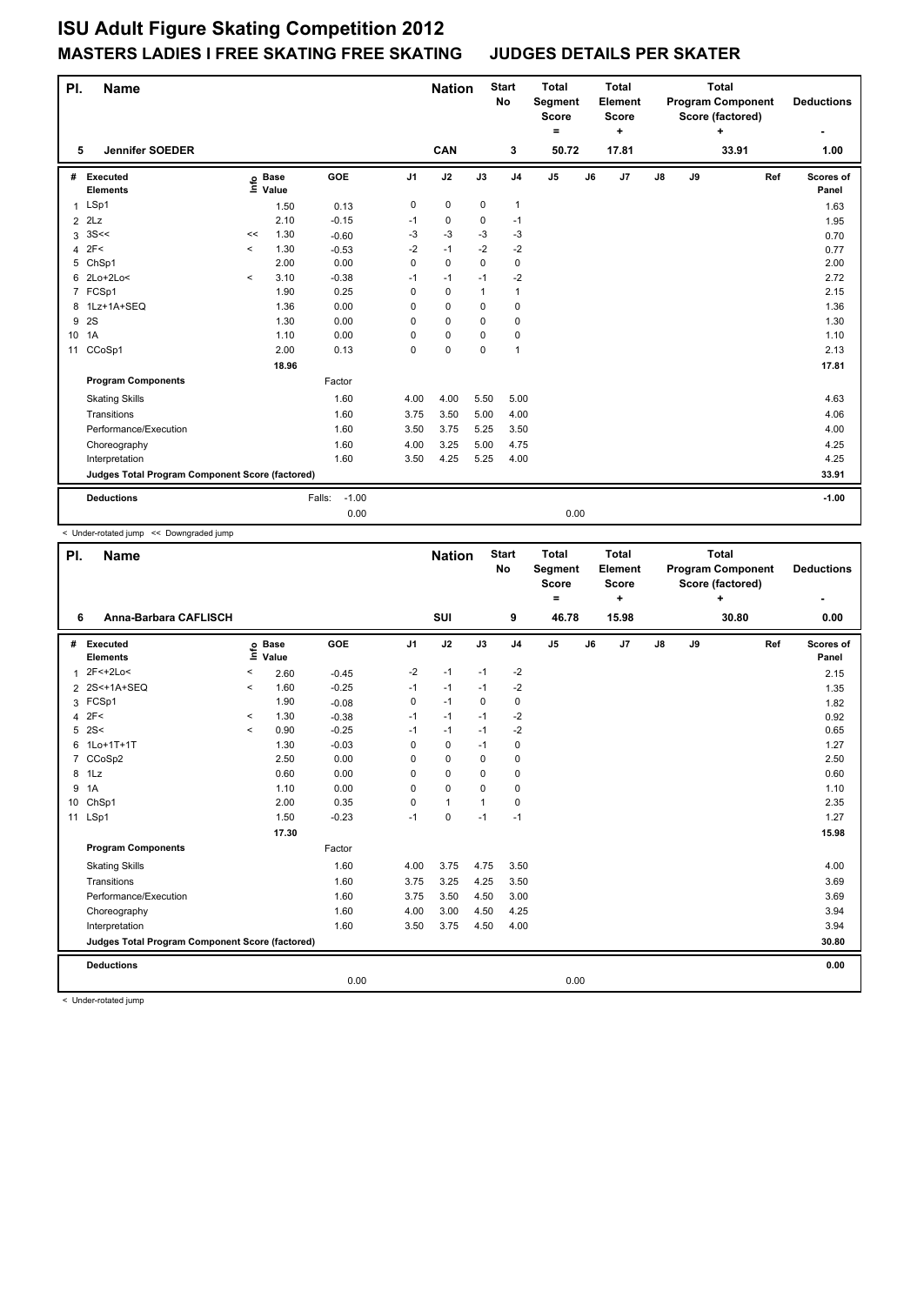| PI. | <b>Name</b>                                     |                              |                   |                | <b>Nation</b> |             | <b>Start</b><br>No      | <b>Total</b><br>Segment |    | <b>Total</b><br>Element |    | <b>Total</b><br><b>Program Component</b> |                          |     | <b>Deductions</b>  |
|-----|-------------------------------------------------|------------------------------|-------------------|----------------|---------------|-------------|-------------------------|-------------------------|----|-------------------------|----|------------------------------------------|--------------------------|-----|--------------------|
|     |                                                 |                              |                   |                |               |             |                         | <b>Score</b>            |    | <b>Score</b>            |    |                                          | Score (factored)         |     |                    |
| 7   | Hanna HYKKYRÄ                                   |                              |                   |                | <b>FIN</b>    |             | $\mathbf{1}$            | $=$<br>44.01            |    | ÷<br>15.79              |    |                                          | ÷<br>29.22               |     | 1.00               |
|     |                                                 |                              |                   |                |               |             |                         |                         |    |                         |    |                                          |                          |     |                    |
|     | # Executed<br><b>Elements</b>                   | <b>Base</b><br>١nfo<br>Value | GOE               | J1             | J2            | J3          | J <sub>4</sub>          | J5                      | J6 | J7                      | J8 | J9                                       |                          | Ref | Scores of<br>Panel |
|     | 1 1A+1Lo+2Lo                                    | 3.40                         | $-0.53$           | $-1$           | $-2$          | $-2$        | $-2$                    |                         |    |                         |    |                                          |                          |     | 2.87               |
|     | 2 ChSp1                                         | 2.00                         | $-0.13$           | 0              | $\pmb{0}$     | $-1$        | $\mathbf 0$             |                         |    |                         |    |                                          |                          |     | 1.87               |
| 3   | 2F                                              | 1.80                         | $-0.75$           | $-2$           | $-3$          | $-2$        | $-3$                    |                         |    |                         |    |                                          |                          |     | 1.05               |
|     | $4$ $2Lz$                                       | 2.10                         | $-0.75$           | $-2$           | $-3$          | $-2$        | $-3$                    |                         |    |                         |    |                                          |                          |     | 1.35               |
|     | 5 LSp1                                          | 1.50                         | $-0.08$           | 0              | $\mathbf 0$   | $-1$        | $\mathbf 0$             |                         |    |                         |    |                                          |                          |     | 1.42               |
| 6   | 1A                                              | 1.10                         | 0.00              | 0              | 0             | $\mathbf 0$ | $\mathbf 0$             |                         |    |                         |    |                                          |                          |     | 1.10               |
|     | 7 2S                                            | 1.30                         | $-0.05$           | 0              | $-1$          | 0           | $\mathbf 0$             |                         |    |                         |    |                                          |                          |     | 1.25               |
|     | 8 FSSp1                                         | 2.00                         | 0.00              | 0              | $\mathbf 0$   | 0           | $\pmb{0}$               |                         |    |                         |    |                                          |                          |     | 2.00               |
|     | 9 2F+SEQ                                        | 1.44                         | $-0.90$           | $-3$           | $-3$          | $-3$        | $-3$                    |                         |    |                         |    |                                          |                          |     | 0.54               |
|     | 11 1Lz                                          | 0.60                         | $-0.18$           | $-2$           | $-1$          | $-2$        | $-2$                    |                         |    |                         |    |                                          |                          |     | 0.42               |
|     | 12 CCoSp1                                       | 2.00                         | $-0.08$           | $\Omega$       | 0             | $-1$        | $\mathbf 0$             |                         |    |                         |    |                                          |                          |     | 1.92               |
|     |                                                 | 19.24                        |                   |                |               |             |                         |                         |    |                         |    |                                          |                          |     | 15.79              |
|     | <b>Program Components</b>                       |                              | Factor            |                |               |             |                         |                         |    |                         |    |                                          |                          |     |                    |
|     | <b>Skating Skills</b>                           |                              | 1.60              | 4.50           | 3.00          | 3.75        | 5.25                    |                         |    |                         |    |                                          |                          |     | 4.13               |
|     | Transitions                                     |                              | 1.60              | 4.25           | 2.50          | 3.00        | 4.75                    |                         |    |                         |    |                                          |                          |     | 3.63               |
|     | Performance/Execution                           |                              | 1.60              | 4.00           | 2.25          | 3.25        | 3.25                    |                         |    |                         |    |                                          |                          |     | 3.19               |
|     | Choreography                                    |                              | 1.60              | 4.50           | 3.25          | 3.50        | 4.75                    |                         |    |                         |    |                                          |                          |     | 4.00               |
|     | Interpretation                                  |                              | 1.60              | 4.25           | 2.00          | 3.50        | 3.50                    |                         |    |                         |    |                                          |                          |     | 3.31               |
|     | Judges Total Program Component Score (factored) |                              |                   |                |               |             |                         |                         |    |                         |    |                                          |                          |     | 29.22              |
|     | <b>Deductions</b>                               |                              | $-1.00$<br>Falls: |                |               |             |                         |                         |    |                         |    |                                          |                          |     | $-1.00$            |
|     |                                                 |                              | 0.00              |                |               |             |                         | 0.00                    |    |                         |    |                                          |                          |     |                    |
|     |                                                 |                              |                   |                |               |             |                         |                         |    |                         |    |                                          |                          |     |                    |
| PI. | <b>Name</b>                                     |                              |                   |                | <b>Nation</b> |             | <b>Start</b>            | Total                   |    | <b>Total</b>            |    |                                          | <b>Total</b>             |     |                    |
|     |                                                 |                              |                   |                |               |             | No                      | Segment                 |    | Element                 |    |                                          | <b>Program Component</b> |     | <b>Deductions</b>  |
|     |                                                 |                              |                   |                |               |             |                         | <b>Score</b>            |    | Score                   |    |                                          | Score (factored)         |     |                    |
|     |                                                 |                              |                   |                |               |             |                         | $=$                     |    | ÷                       |    |                                          | $\ddot{}$                |     |                    |
| 8   | Jenna GRACIANO                                  |                              |                   |                | <b>USA</b>    |             | $\overline{\mathbf{r}}$ | 39.61                   |    | 11.48                   |    |                                          | 30.13                    |     | 2.00               |
|     | # Executed                                      |                              | <b>GOE</b>        | J <sub>1</sub> | J2            | J3          | J <sub>4</sub>          | J <sub>5</sub>          | J6 | J7                      | J8 | J9                                       |                          | Ref | Scores of          |
|     | <b>Elements</b>                                 | e Base<br>E Value            |                   |                |               |             |                         |                         |    |                         |    |                                          |                          |     | Panel              |
|     | 1 CSp1                                          | 1.40                         | 0.00              | 0              | $\pmb{0}$     | $\mathbf 0$ | $\mathbf 0$             |                         |    |                         |    |                                          |                          |     | 1.40               |
|     | $2$ 1A                                          | 1.10                         | 0.00              | 0              | $\pmb{0}$     | 0           | $\mathbf 0$             |                         |    |                         |    |                                          |                          |     | 1.10               |
|     | 3 2S                                            | 1.30                         | $-0.05$           | 0              | $\mathbf 0$   | 0           | $-1$                    |                         |    |                         |    |                                          |                          |     | 1.25               |
|     | 4 FCCoSp1                                       | 2.00                         | $-0.08$           | $-1$           | 0             | 0           | $\mathbf 0$             |                         |    |                         |    |                                          |                          |     | 1.92               |
| 5   | 1F                                              | 0.50                         | 0.00              | 0              | 0             | $\mathbf 0$ | $\mathbf 0$             |                         |    |                         |    |                                          |                          |     | 0.50               |
| 6   | 1Lz                                             | 0.60<br>е                    | $-0.18$           | $-1$           | $-2$          | $-2$        | $-2$                    |                         |    |                         |    |                                          |                          |     | 0.42               |

 ChSt1 2.00 -0.25 -1 0 0 -1 1.75 2S<+SEQ < 0.72 -0.60 -3 -3 -3 -3 0.12 1A+1T 1.50 -0.05 -1 0 0 0 1.45 1F+SEQ 0.40 -0.30 -3 -3 -3 -3 0.10 11 FCoSp1 1.70 -0.23 -1 0 0 -2 1.47

Skating Skills 3.75 3.75 3.75 4.50 4.00 3.75 4.50 4.00

Transitions 1.60 3.50 3.25 4.00 3.75 3.63 Performance/Execution 1.60 3.50 3.50 4.25 3.25 3.25 3.63 3.50 4.25 3.63 Choreography 1.60 3.94 3.00 4.25 4.75 3.00 4.25 3.94 Interpretation 1.60 1.60 3.25 2.75 4.25 4.25 4.25 4.25 4.25 5.63

**Deductions** Falls: -2.00 **-2.00 Judges Total Program Component Score (factored) 30.13**

0.00 0.00

Factor

 **13.22 11.48**

< Under-rotated jump e Jump take off with wrong edge

**Program Components**